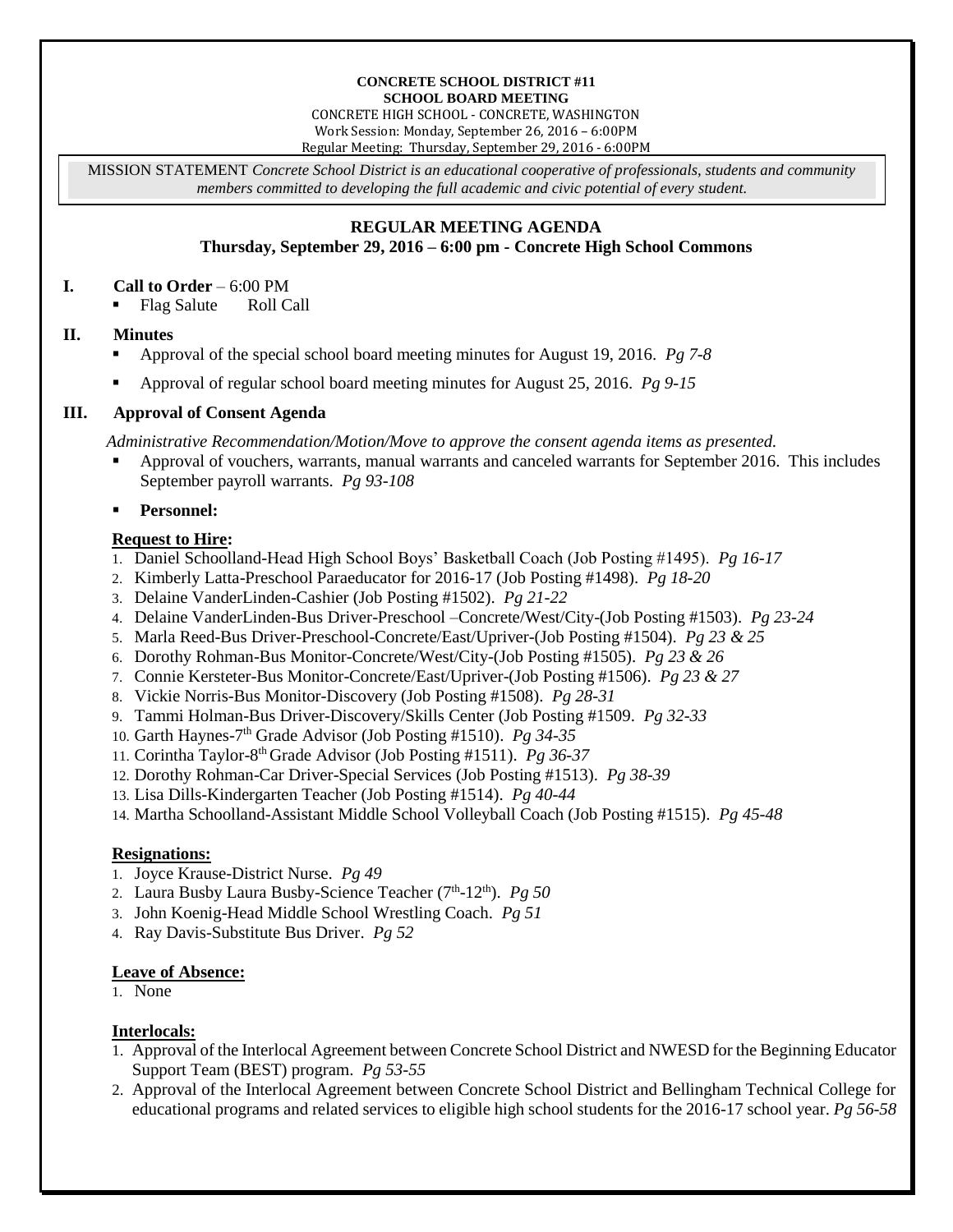- 3. Approval of the Interlocal Agreement between Concrete School District and Mount Vernon School District for the ability to have eligible special education students attend the Mount Vernon School District program. *Pg 59-62*
- 4. Approval of the Memorandum of Understanding between Concrete School District and Northwest ESD #189 to ensure the success of the Community Prevention and Wellness Initiative regarding prevention and intervention services in the schools for the 2016-17 school year. *Pg 63-65*
- 5. Approval of the Interlocal Agreement between Concrete School District and Skagit Valley College/Skagit Islands Head Start for transportation services for the 2016-17 school year. *Pg 66-70*
- 6. Approval of the Interlocal Agreement between Concrete School District and Skagit Valley College/Skagit Islands Head Start for food services for the 2016-17 school year. *Pg 71-73*
- **IV. Public Comments on Agenda Items** Public is able to address the school board. We ask remarks be limited to three minutes.
- **V. Fiscal & Enrollment Reports –** Presented by Danna Rogers, Business Manager. *Pg 74-79*
- **VI. Student Report** Presented by Iris Nevin, Concrete High School Student Board Representative

## **VII. Superintendent's Report – Barbara Hawkings**

Affirmative Action Report

### **VIII. Old Business**

- *A.* Request approval of the final reading of revised policy #4215-Use of Tobacco and Nicotine Products and Delivery Devices – Barbara Hawkings. *Administrative Recommendation Action/Motion/Move to approve the final reading of revised policy #4215-Use of Tobacco and Nicotine Products and Delivery Devices. Pg (see August 2016 board packet)*
- *B.* Request approval of the final reading of revised policy #5201-Drug Free Schools, Community and Workplace – Barbara Hawkings. *Administrative Recommendation Action/Motion/Move to approve the final reading of revised policy #5201-Drug Free Schools, Community and Workplace. Pg (see August 2016 board packet)*
- *C.* Request approval of the final reading of revised policy #5280-Separation from Employment Barbara Hawkings. *Administrative Recommendation Action/Motion/Move to approve the final reading of revised policy #5280-Separation from Employment. Pg (see August 2016 board packet)*
- *D.* Request approval of the final reading of policy #6106-Allowable Costs for Federal Programs Barbara Hawkings. *Administrative Recommendation Action/Motion/Move to approve the final reading of policy #6106-Allowable Costs for Federal Programs. Pg (see August 2016 board packet)*

# **IX. New Business**

- *A.* Request approval for  $7<sup>th</sup>$  and  $8<sup>th</sup>$  grade students to go on an overnight field trip to Camp Orkila April 10, 2017 through April 14, 2017 – Mike Holbrook. *Administrative Recommendation Action/Motion/Move to request approval for 7 th and 8th grade students to go on an overnight field trip to Camp Orkila April 10, 2017 through April 14, 2017. Pg 80-82*
- *B.* Request approval of an in-lieu of transportation contract for Jacque Bridge (physical therapy services) for the 2016-17 school year and for ESY during summer – Leilani Thomas. *Administrative Recommendation Action/Motion/Move to approve an in-lieu of transportation contract for Jacque Bridge (physical therapy services) for the 2016-17 school year and for ESY during summer. Pg 83-84*